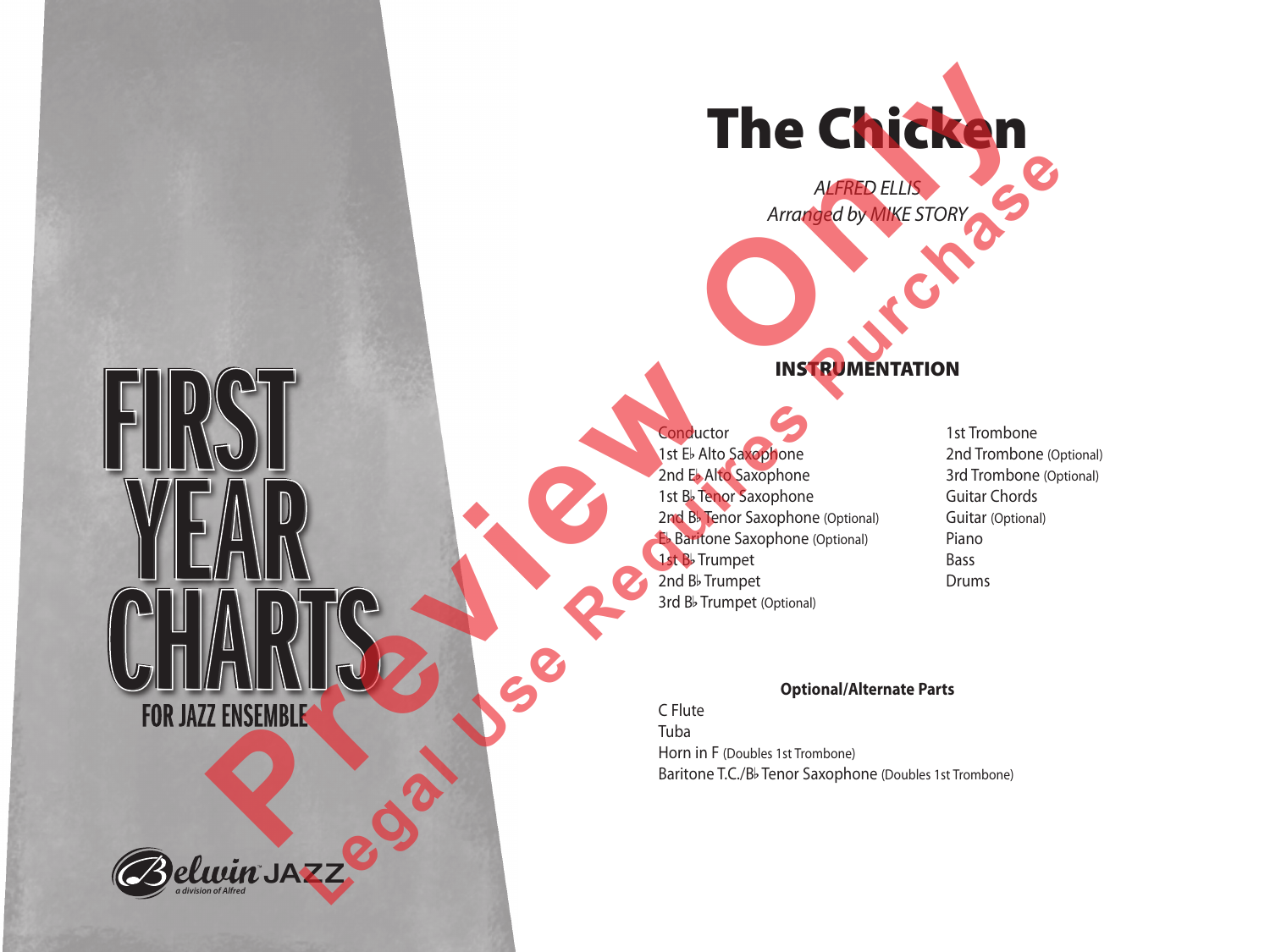## **NOTES TO THE CONDUCTOR**

This arrangement of *The Chicken*, a tune made famous (composed by Alfred Ellis) by legendary electric bass player Jaco Pastorius (1951–1987), opens with a soulful gospel-like chorale before moving into a fast rock tempo. The chart has a great bass line that repeats to form the groove and overall feel for the chart. There is also a solo for your 1st tenor player. The tenor solo is completely written out; however, simple chord symbols are included to encourage some improvisation.

The intro is played legato but with conviction, don't play it too sweet, but rather with a little edge, especially the trombones and bari sax. Throughout, the rooftop accents  $(A)$  are played detached, think "daht," and the staccato articulation is short but not clipped or too short.

The piano part is also totally written out; however, you may want to encourage your pianist to experiment with some alternate and simple comping using the chord changes provided. The guitar part is mostly comping slashes. I suggest a funky-rock style comping pattern similar to the written piano part. For the best sound, ask the guitarist to use medium thickness picks which will give the sound a very bright, acoustic quality; hold the pick loosely between the thumb and index finger. Strum straight quarter notes, trying to cut off (mute) the sound of the chord right after striking the strings. I suggest the entire band listen to the demo recording of this chart, available at alfred.com to get a perspective on the groove, articulation, dynamics and overall concept of the chart. **NOTES TO THE CONDUCTOR**<br>
Ne Choken a tane media from the comparison by Megindary and the University and the University and O comparison from the University of the University of the University and the University of the Uni **Legal Use Conserverse Conserverse Conserverse Use An and Conserverse Conserverse Conserverse Conserverse Conserverse Conserverse Conserverse Conserverse Conserverse Conserverse Conserverse Conserverse Conserverse Conserve** 

I hope that you and your jazz ensemble find *The Chicken* to be a fun and worthwhile experience!

—Mike Story



Mike Story has written extensively for junior high, high school, and college school groups as well as for professional groups including the Houston Pops Orchestra. He is a solid and dynamic writer with more than 750 compositions to his name. He holds bachelor's and master's degrees of Houston (TX).

Mike Story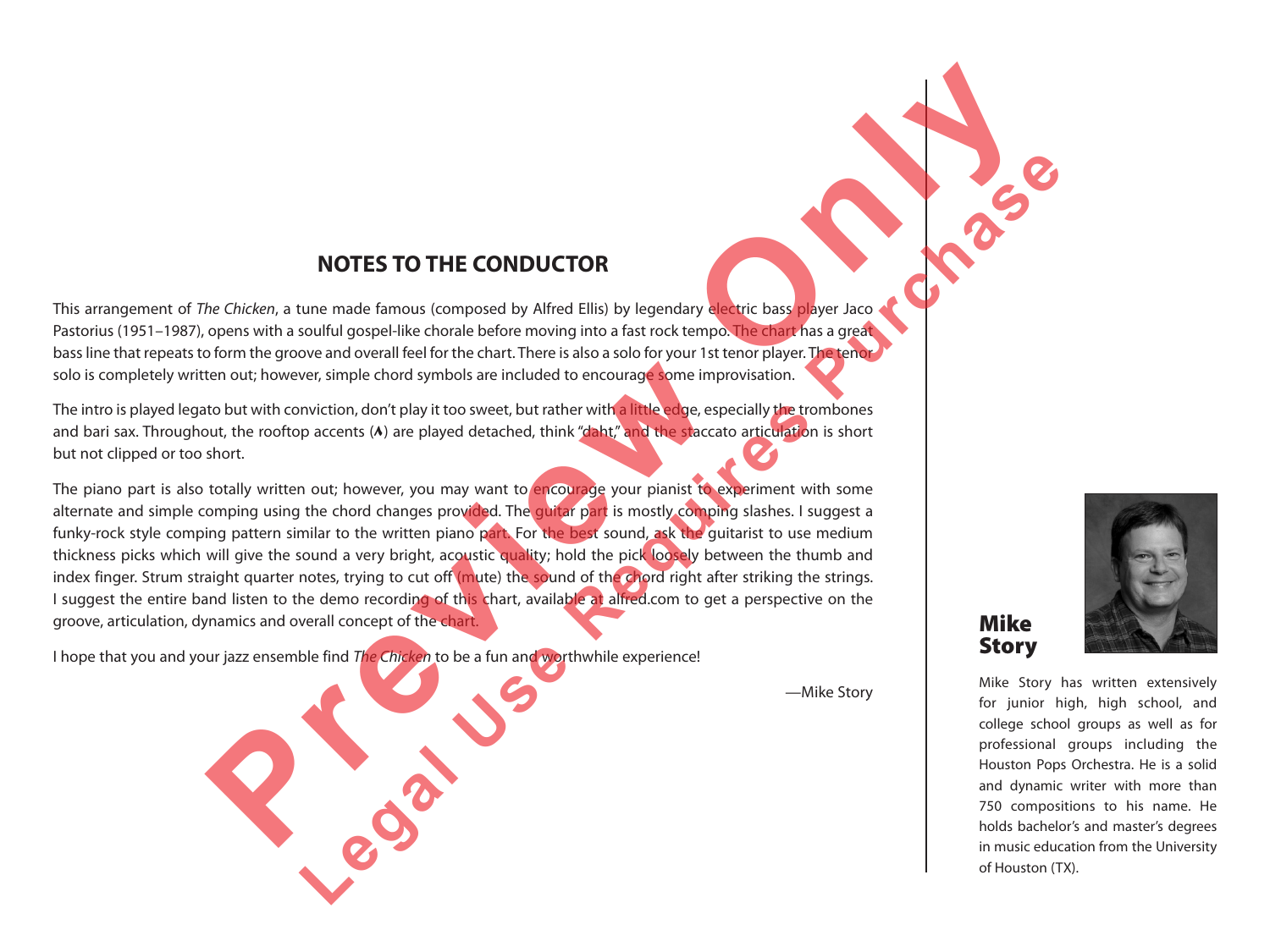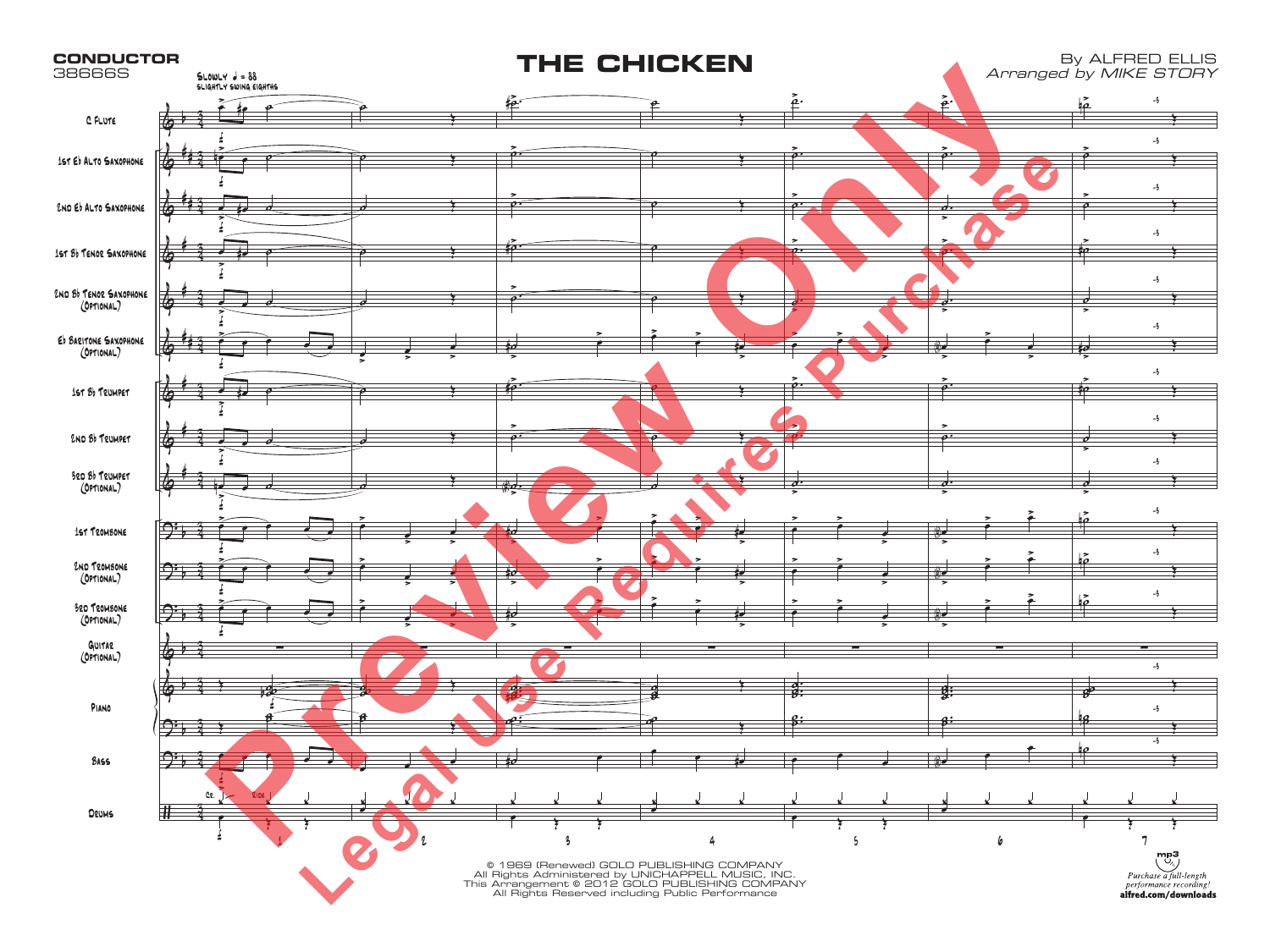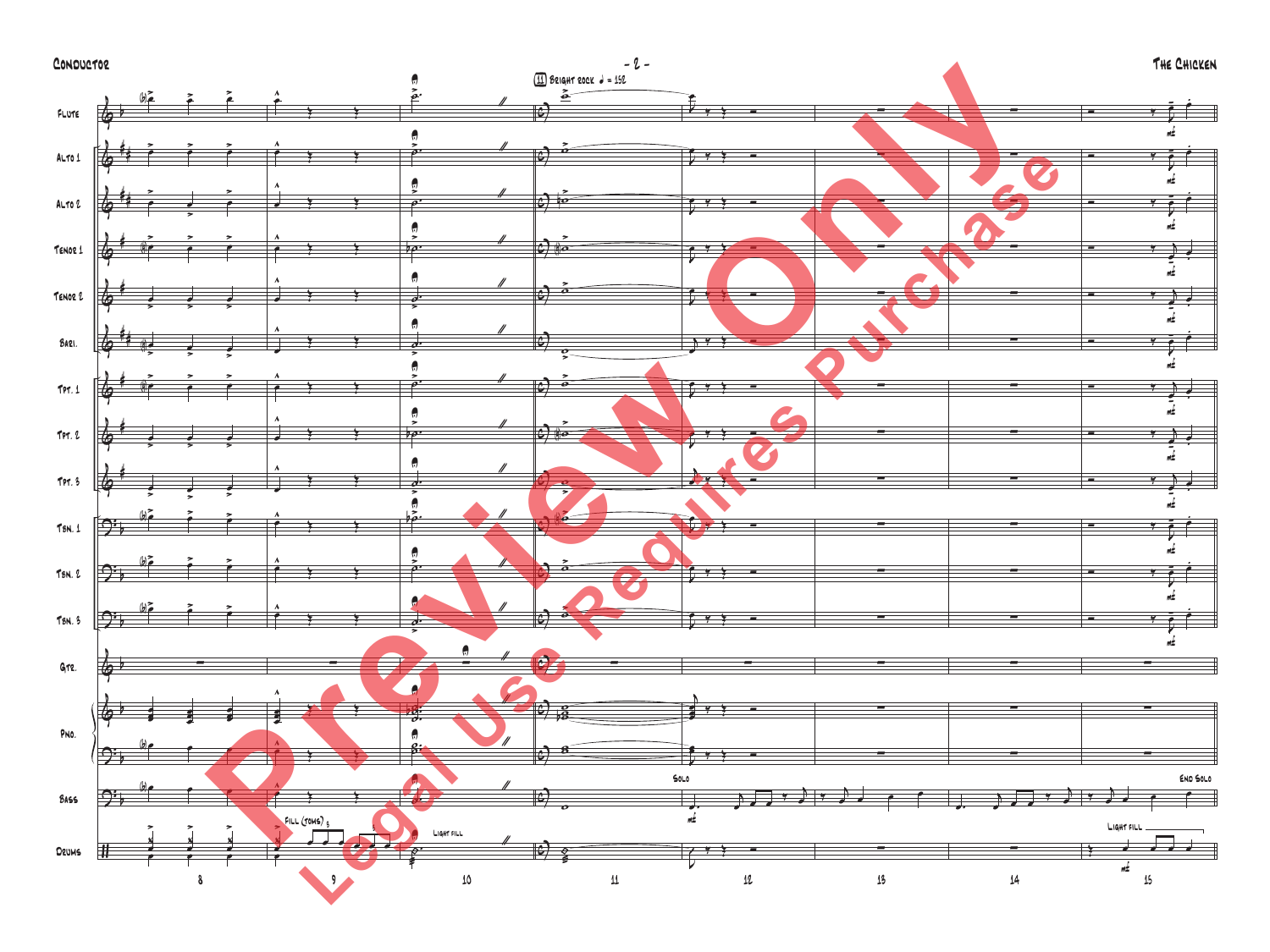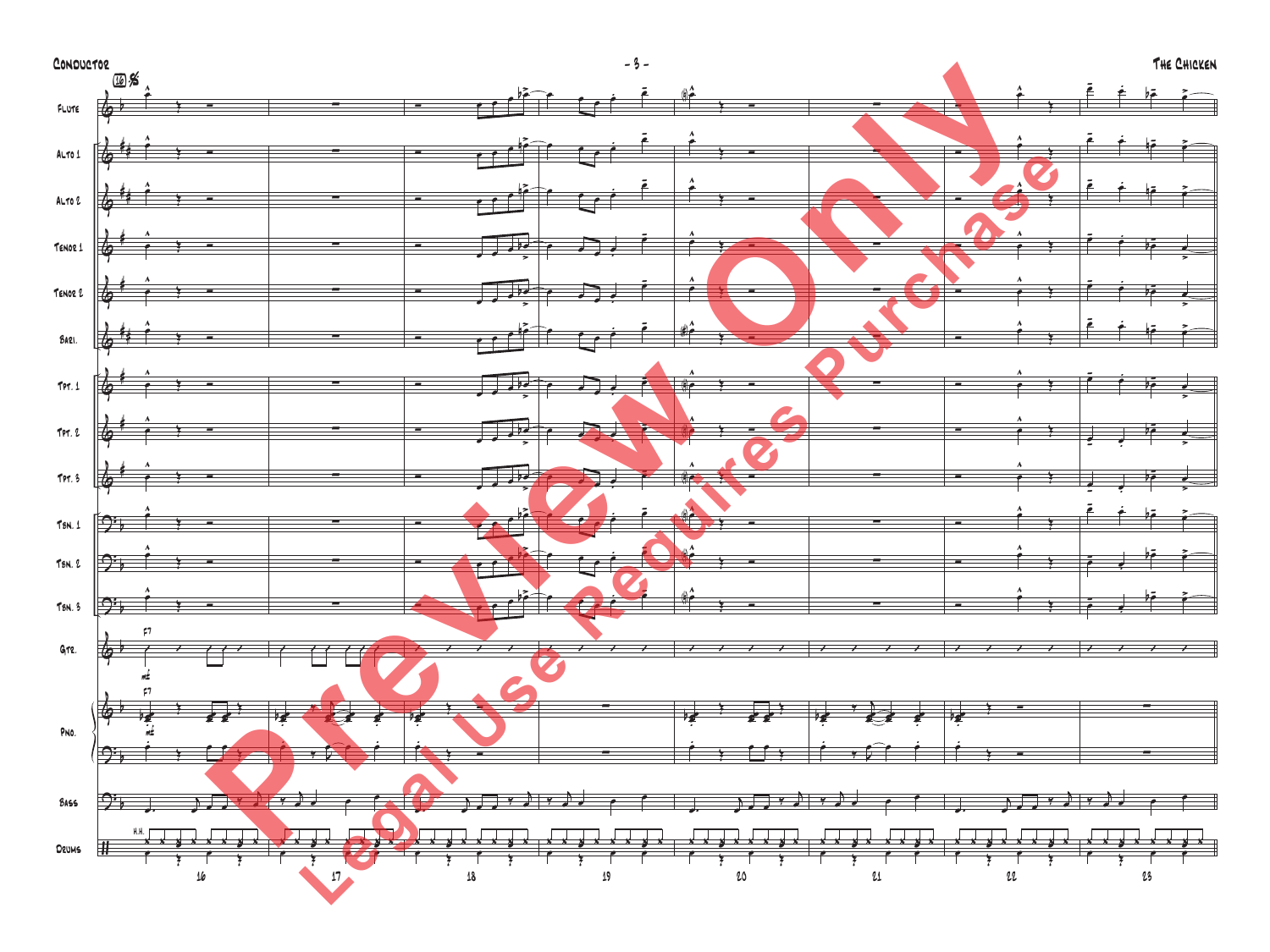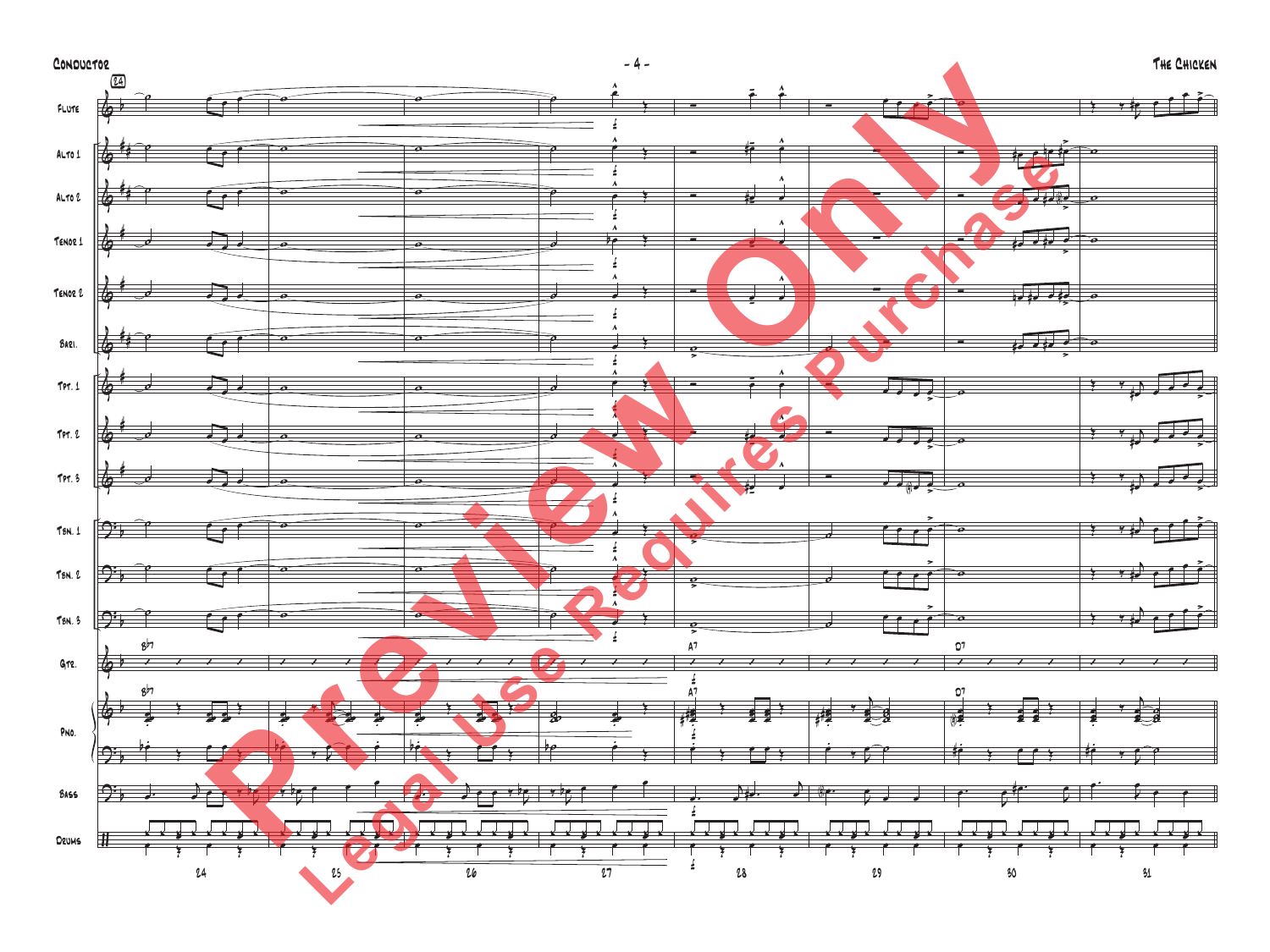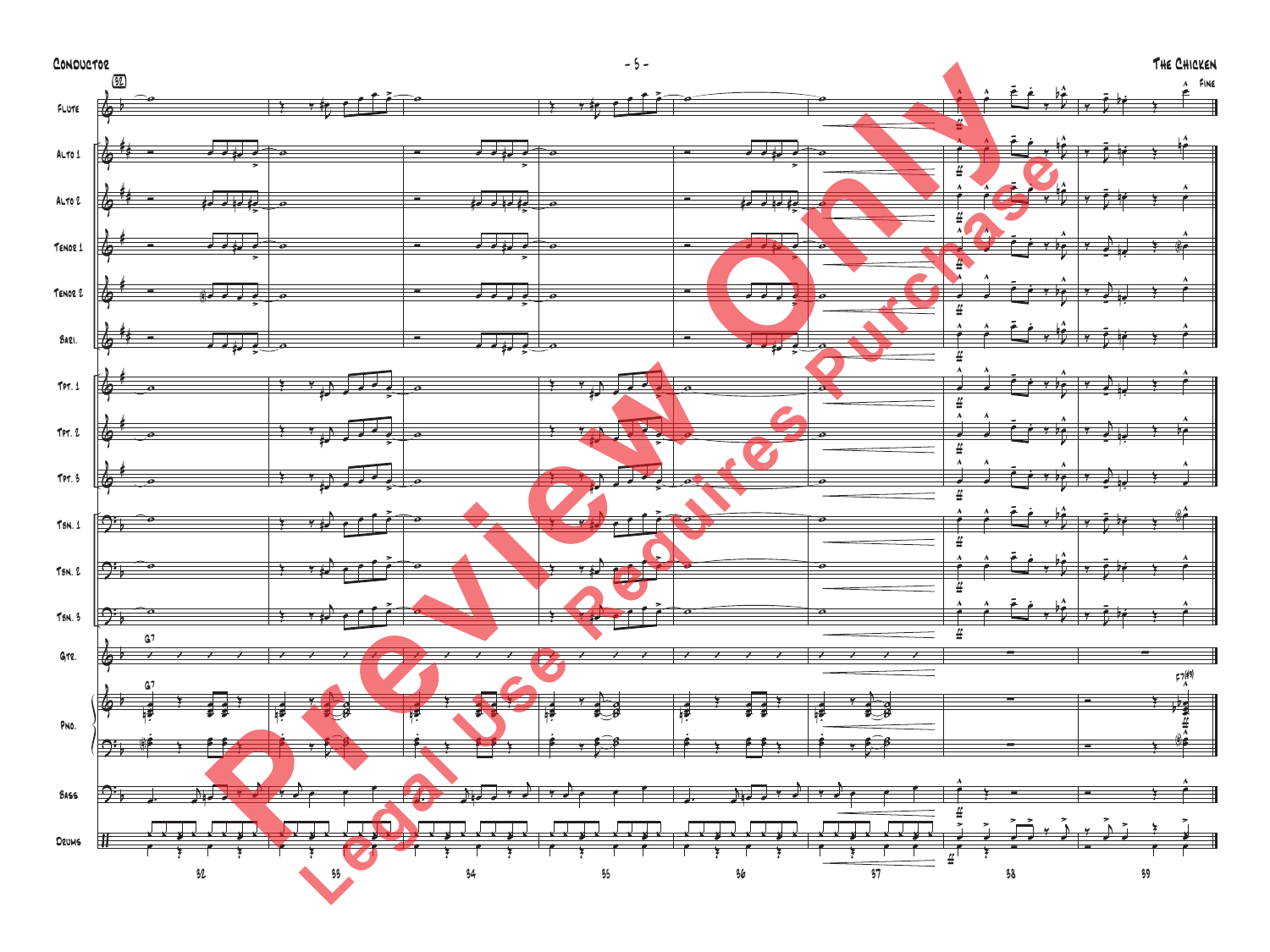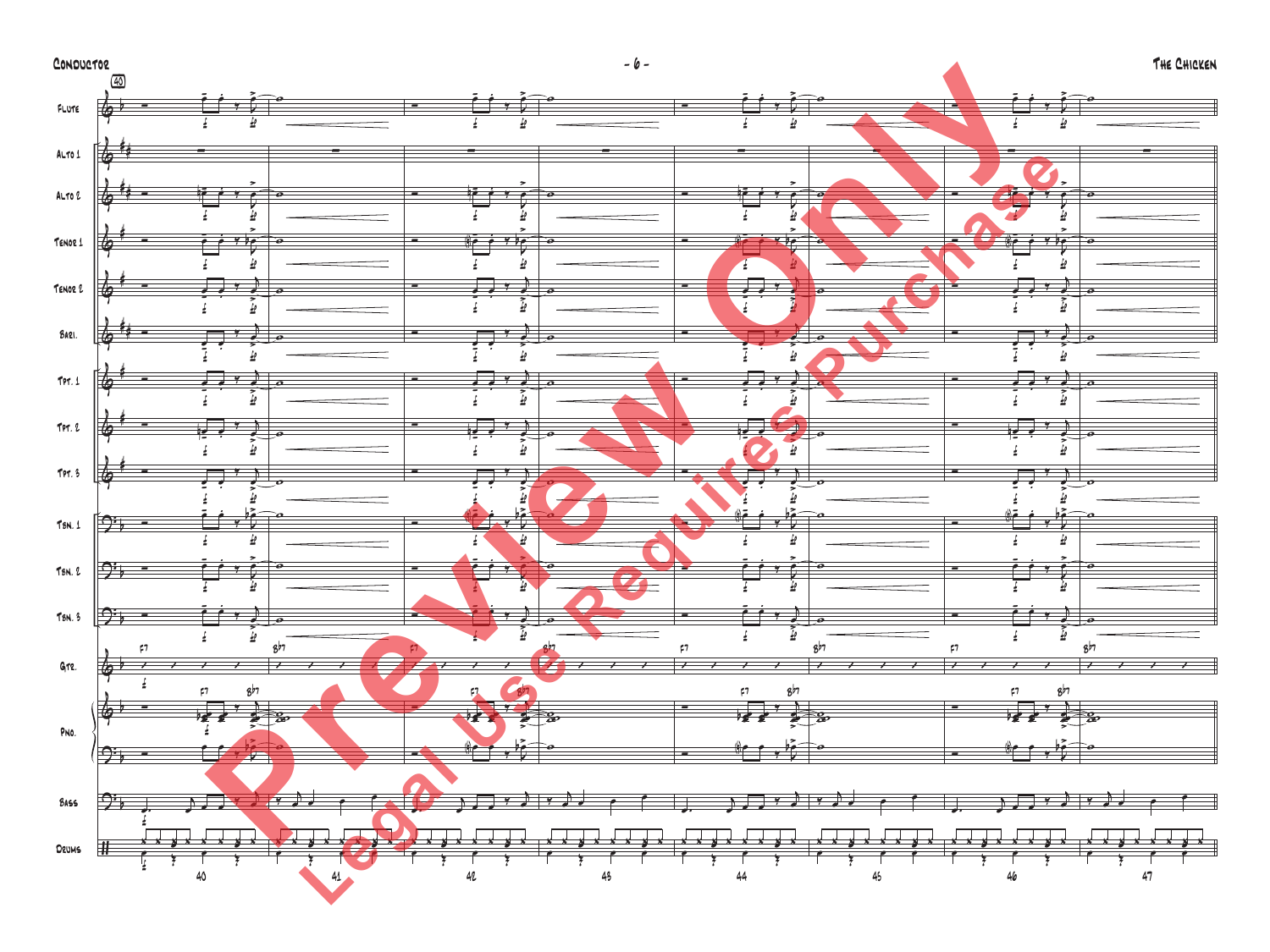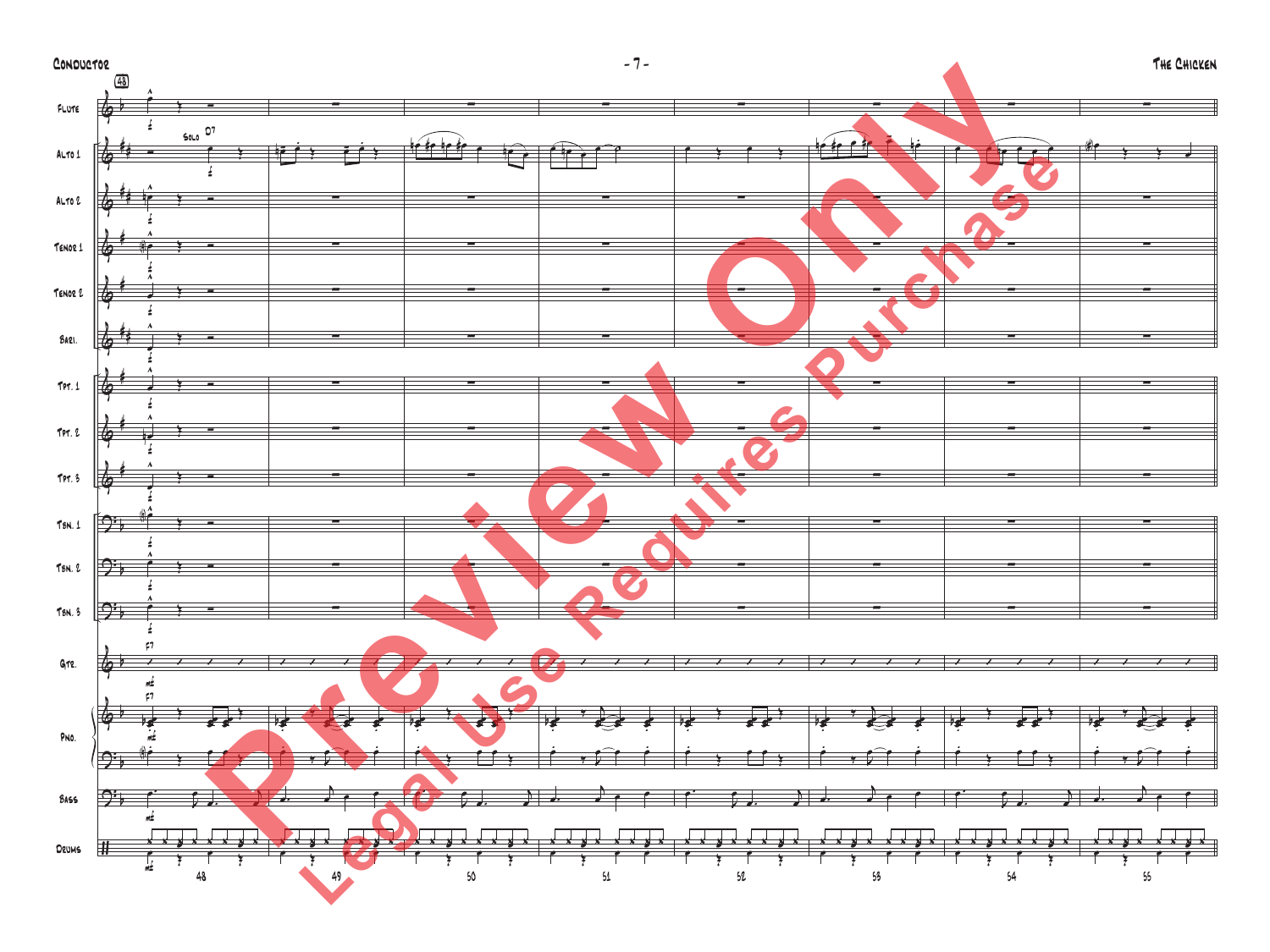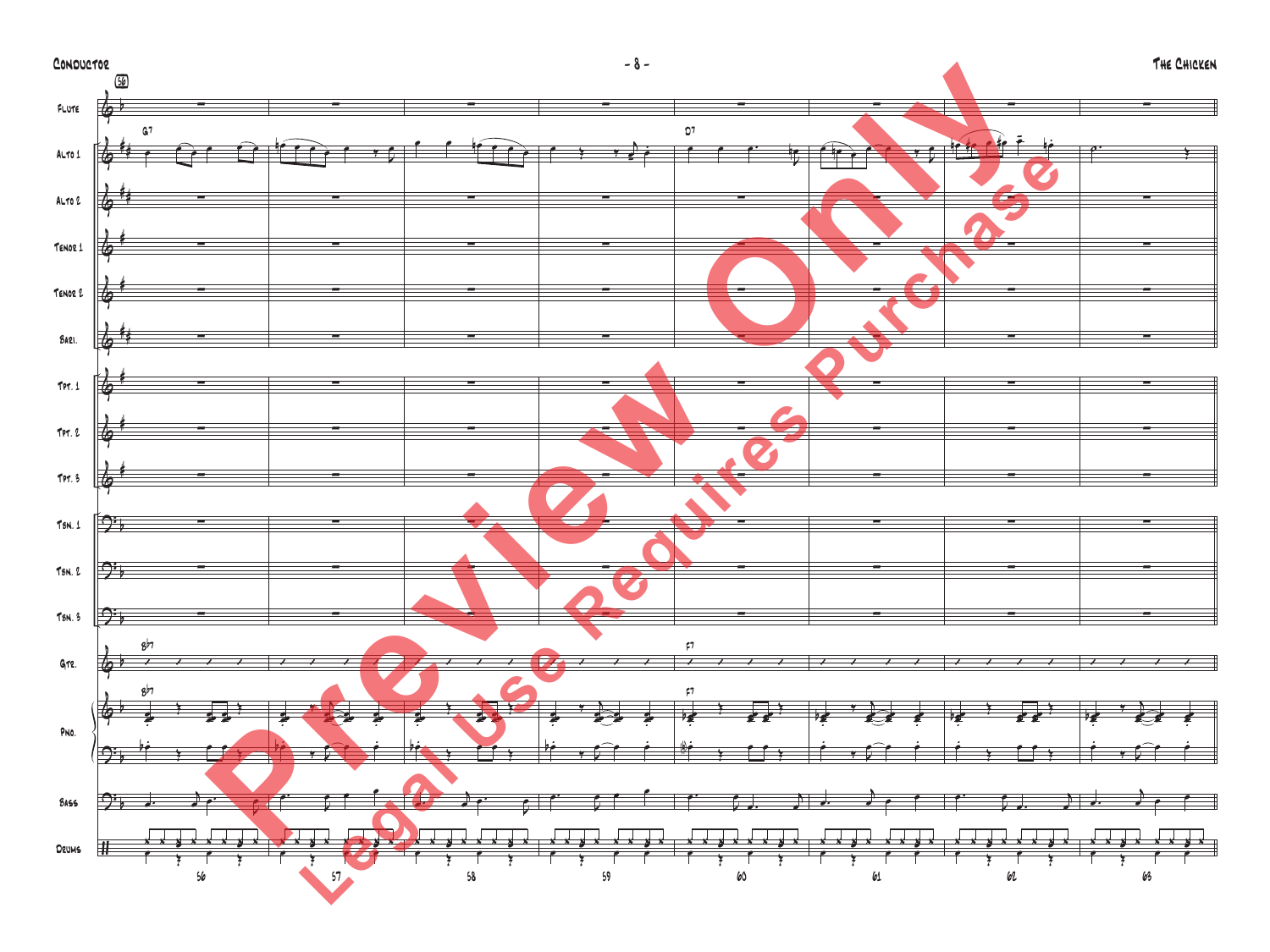